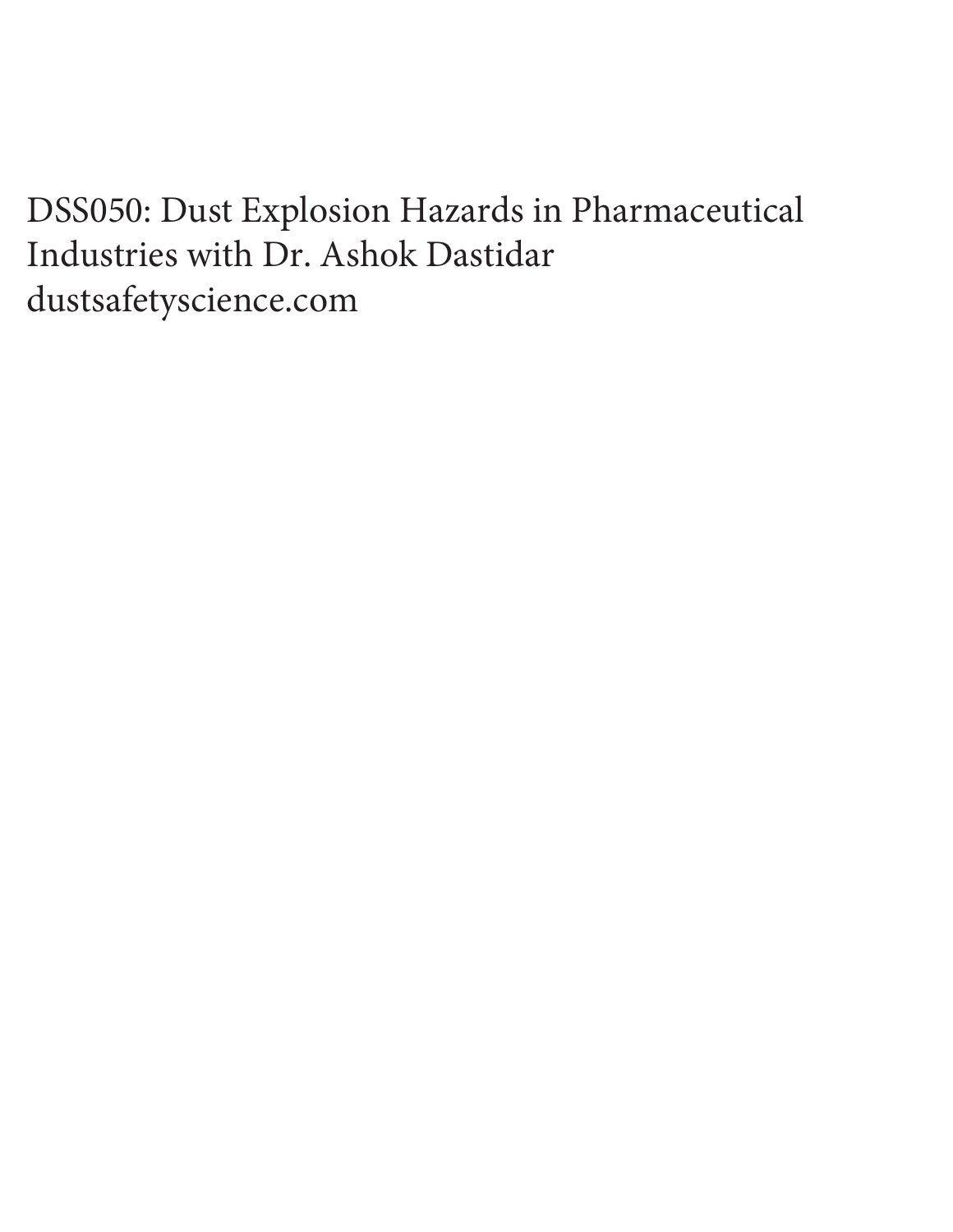n this episode of the DustSafetyScience Podcast, we interview Dr. Ashok Dastidar about dust explosion hazards in pharmaceutical industries.

Ashok, who appeared on Episode #7, is the Vice-President of Dust and Flammability Testing and Consulting Services at Fauske & Associates and a fellow engineer at Westinghouse Electric Company. He is also a member of several NFPA technical committees and the chair of a ASTME 27 committee on the hazardous potential of chemicals.

This topic resulted from a listener-submitted question. They wanted to know how to evaluate dust issues in the pharmaceutical industry. There are diverse product lines, some of them proprietary and with insufficient test data. What should be done with regard to combustible dust hazards?

When discussing solutions, Ashok also answers questions like the following:

- What does a typical processing line in a pharmaceutical plant look like?
- Where are the most hazardous areas?
- How can a safety envelope help make pharmaceutical processes safer?
- What are the general guidelines for dust testing volume?
- What is the standard amount of dust needed for Pmax and KST testing?
- What are common testing challenges?
- What are the recommended ways of doing a DHA in an engineering review of the testing process?

# What Does A Typical Processing Line In A Pharmaceutical Plant Look Like?

Generally speaking, the processing line in a pharmaceutical plant is similar to any other chemical line or process system. The industry is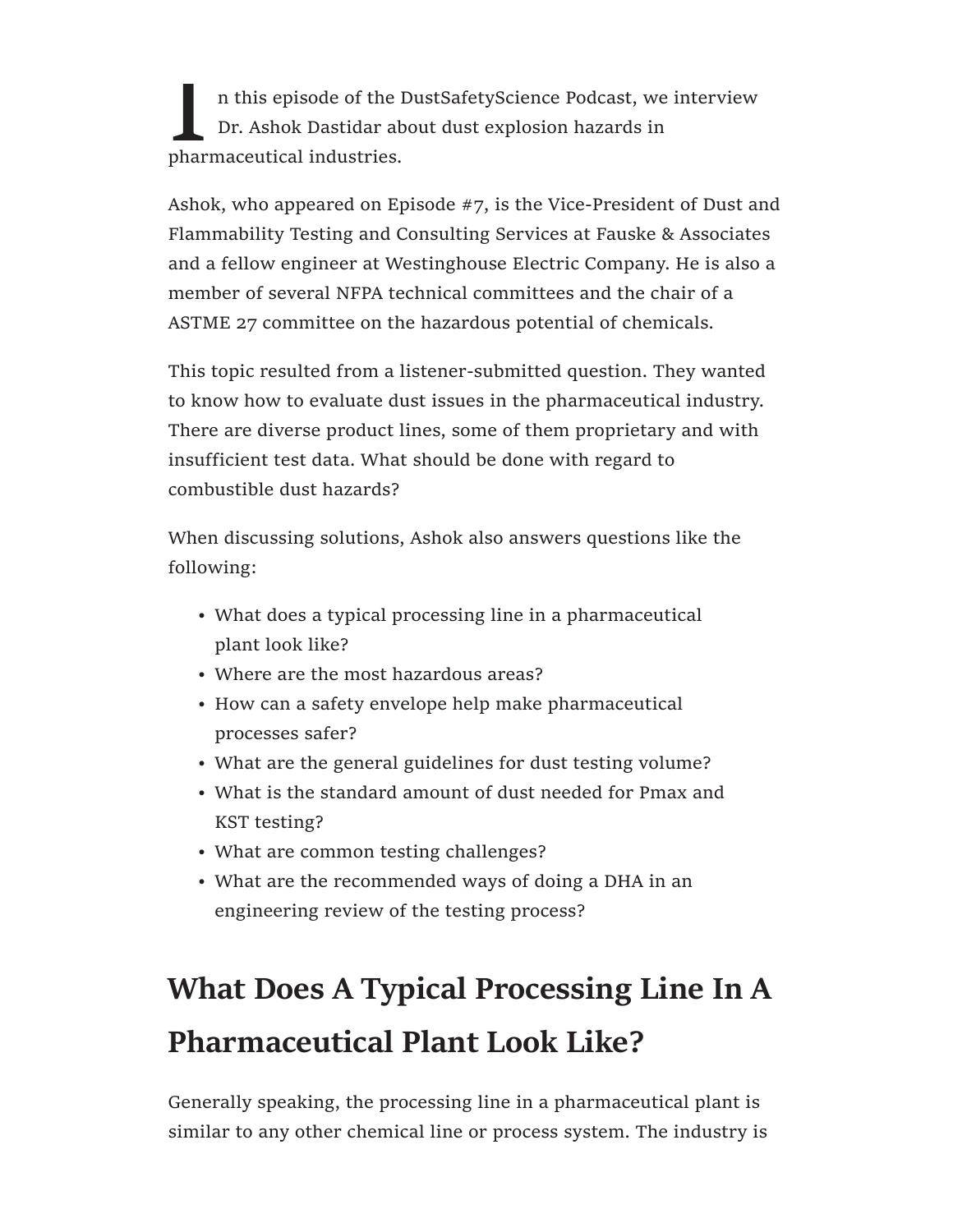batch-reactor driven as opposed to CSTR or plug flow. Raw ingredients are introduced, usually in a wet state after the addition of water or a chemical solvent. After the reaction is complete, the reactive material is dried out, typically using an autoclave or a centrifugal process. It is then collected using a cyclonic action, with fines going to some type of dust collector.

## Where Are The Most Hazardous Areas?

There are hazards present at different stages of the processing line.

At the beginning, there may be the possibility of a static discharge because dry powder is being introduced into a tank. That hazard is further compounded if that medium in the bottom of the tank is not water, but is a flammable solvent. Later on in the process, once the material is wet, it's not so much of a hazard from a dust explosion point of view, but you might have a flash fire or solvent vapor deflagration.

After the solvent is removed and the material has been dried out, suspended dust becomes a potential hazard. This is also a risk when several dry ingredients are being mixed together. This material is then dumped into a process line for shipping to another location, where there may be combustible dust hazards at transfer points. If there are any cyclones, bag houses or cartridge filter areas to collect fugitive materials or even collect the final product for bagging, additional hazards exist. At any stage involving dry material, there will be dust issues due to the fine particles.

Ashok noted that there is not a single formulation from beginning to end. There is a chain of operations that create a drug. For example, there could be 300 possible reagents used that would, in turn, create a huge number of different intermediates that might generate another 100 different possible products that I might be generating.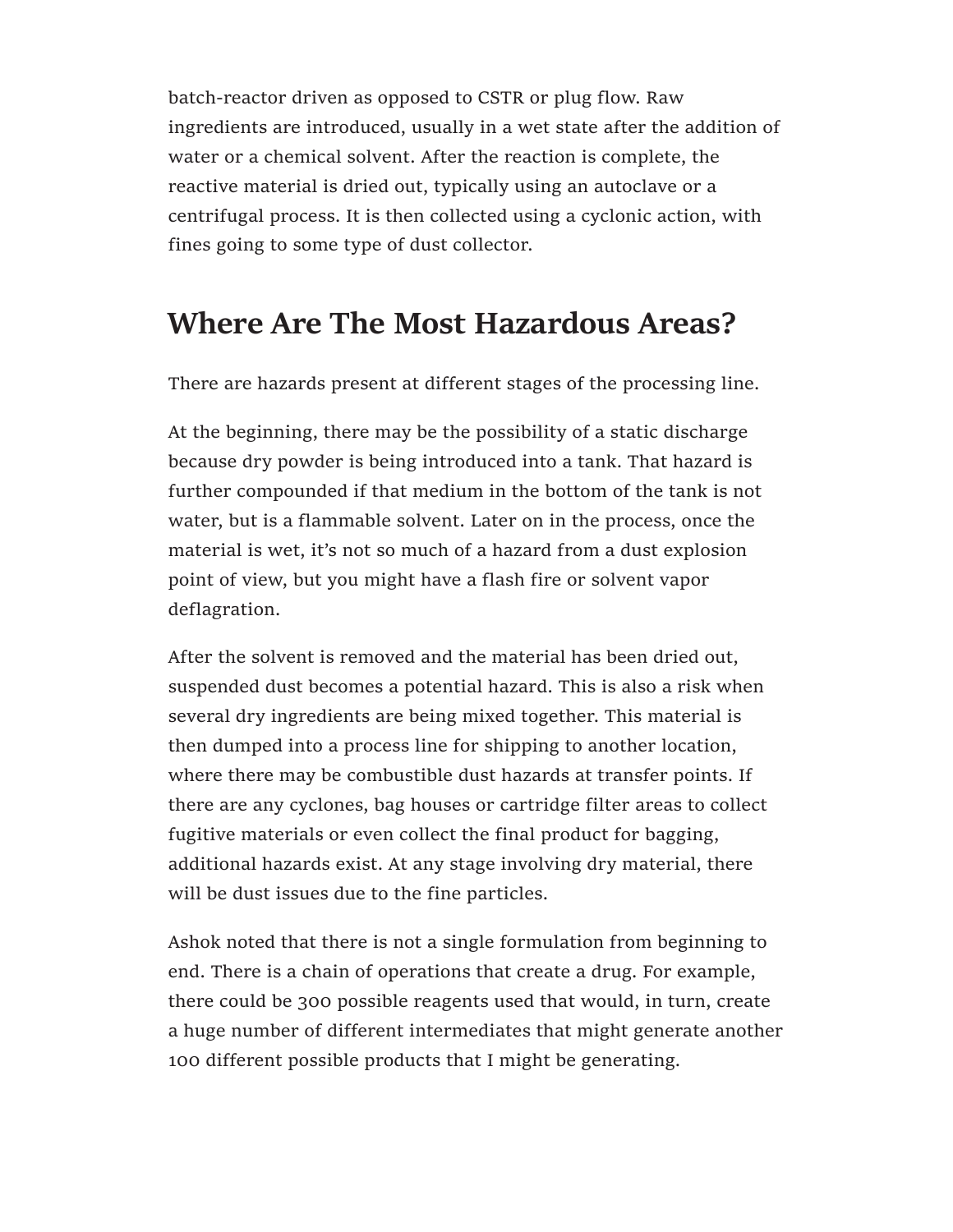"How do I then design for all the possible permutations?" Ashok asked. "Unlike dealing with vapors and gases, which are a molecule of fuel reacting with a molecule of oxygen to create a deflagration event, here we have a solid particle with no single particle size distribution or particle morphology. Your solvent content will also vary. So will the explosibility parameters. So by and large, a recommended way to tackle this is to create a safety envelope.

## The Safety Envelope Explained

Ashok explained the safety envelope as follows:

"Of the 300 powders and distributions that I'm dealing with, maybe I have 50 of them tested and break those 50 up into different families of chemicals or molecules. I have them tested. I find that for a given family of materials, the Pmax doesn't exceed a eight bar. The KST never exceeds the 70 or 75 bar-m/s. The MIE never goes below 30 millijoules and the MEC never goes above 100 grams per cubic meter.

You then use these values to design your mitigation and prevention strategy for this process. Then, as new molecules are being generated and new ingredients are being substituted, you'd have them tested to see if they compromise the envelope that you had created or not. And if they do compromise it, then it might be a situation where alternative approaches or materials have to be looked at.

He pointed out that some plants handle over 1,000 chemicals, making it cost prohibitive to test everything. If the materials can be broken down into particle size distributions to create a test matrix, you can create a bell curve to ensure that this family of materials never exceeds a certain explosion severity or ignition sensitivity level.

Dr. Dastidar mentioned that he advises companies who handle chemicals to get explosibility information about the material from their supplier, who can roll the cost into the sale price.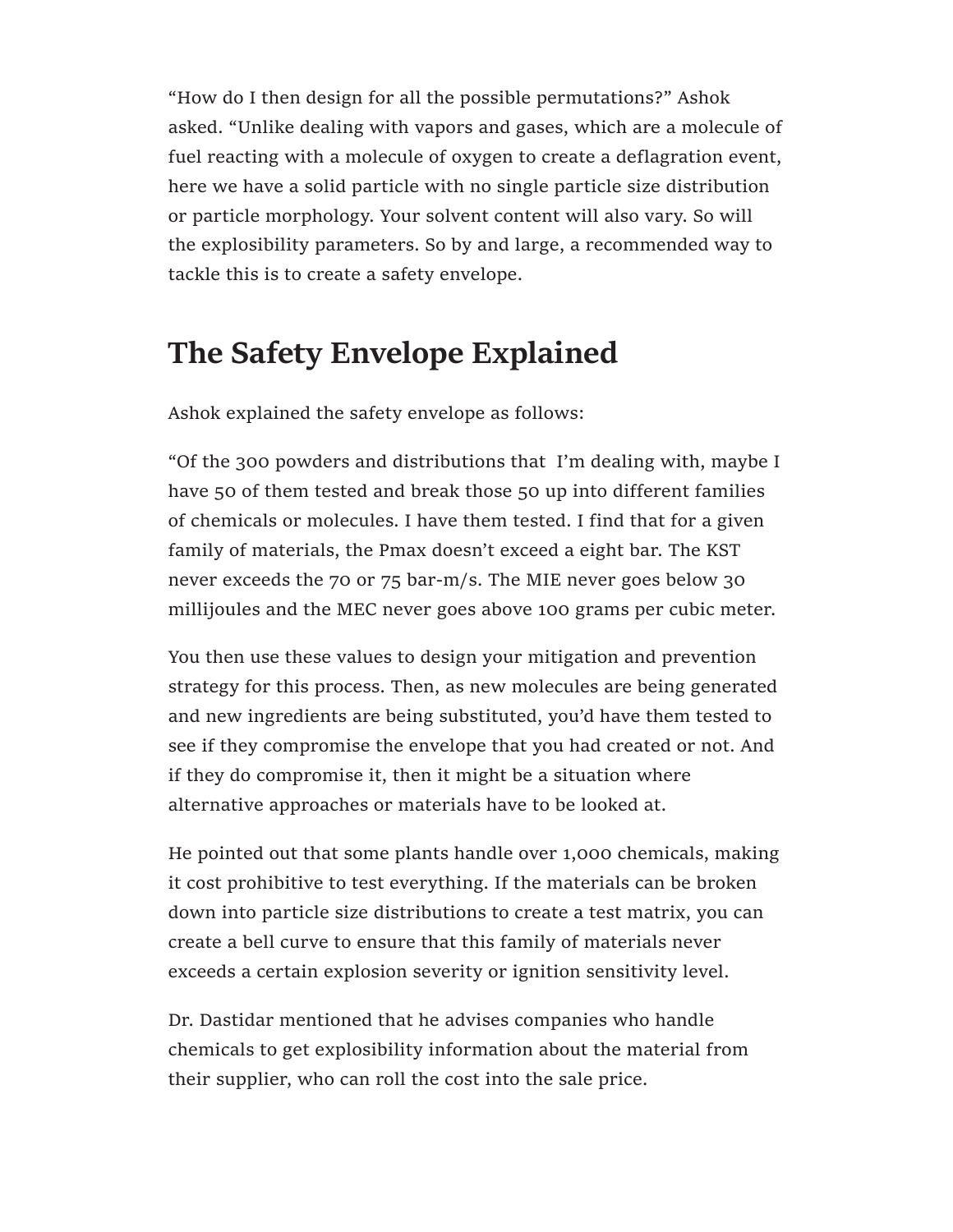"If, for example, the data shows that none of the KSTs or Pmax values for a molecule exceed 300 bar meters per second and it never exceeds nine-bar over pressure, I will use that information to devise a methodology for sourcing kilogram scale lab equipment.

"So if I'm only looking at a smaller dust collector, maybe I'll design it to handle 300 bar meter per second. Maybe at that level I'll use more of the suppression system as opposed to a venting system where I use a combined venting and suppression system so I can properly tackle it. Or maybe I won't do any of that at all, but use a total inerting system and run everything under nitrogen because the volumes are still small enough that I can effectively inert. I don't have to go to deflagration protection through suppression or venting.

"So those kinds of strategies really need to be looked at. You can change various materials as you need to and still realize that a better return on your equipment investment. When you use a safety envelope approach, your return on investment doesn't have a smaller return window. It has it has a much larger return window because you can have a piece of equipment that has a longer life.

# What Are The General Guidelines For Dust Testing Volume?

When asked about general guidelines for dust testing volume, Ashok said that he typically asks for somewhere between 75 and 100 grams of material for the go/no go test, so he can get enough repeats. He also recommended packaging it into 10-gram lots, to avoid waste.

"If we end up proving that it explodes using only 20 or 30 grams of material, the other 70 grams can be used for other research avenues that you're trying to pursue with that molecule. That way, you were not contaminating a whole sample by opening up and exposing the whole 100 grams."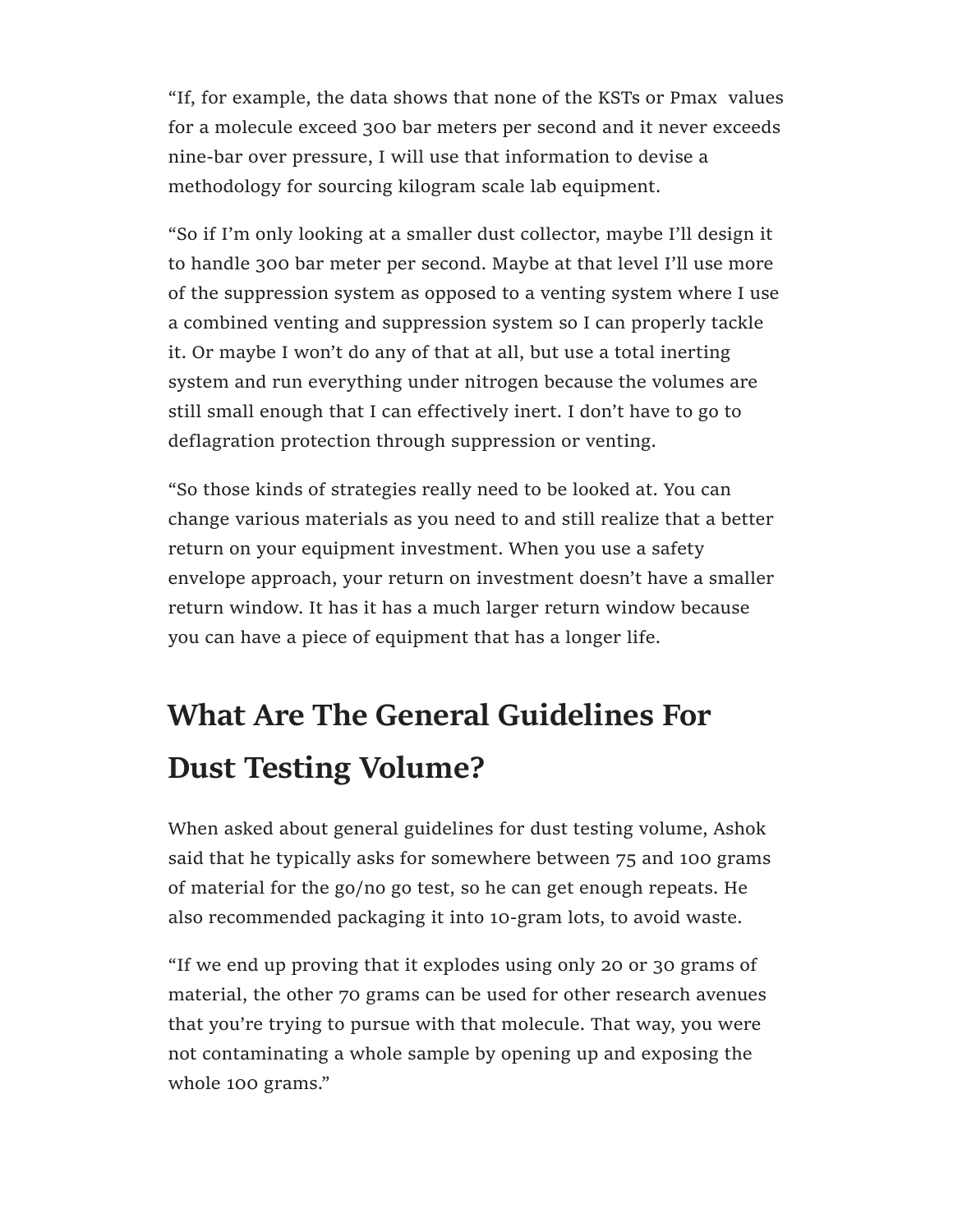Ashok said that nitrogen inerting might be more appropriate for lower quantities. That way, you don't have to go up to a 500 gram quantity or more for KST determination. 100 grams could be used for MIE or MEC determination and 100 to 200 grams for LOC determination.

"MIE determination might be more important for you when you're at that bench top scale or KG scale where you can use nitrogen inerting," he said. "Then you can wait to do the KST and the MEC testing when you get to larger scale unit operations where you'll have enough material present. In that case, you know you're going to go to a one ton production environment, in which case you do several small batches at the KG scale so that you do have enough material to then source the larger type of product."

# What Is The Standard Amount For Pmax And KST Testing?

For most chemicals, 500 grams is sufficient for Pmax and KST because they usually peak at around 250 to 500 grams per cubic meter. You need a lab to process it to sub 75 microns and sub 5% moisture. However, if your material peaks at 1250 grams per cubic meter or 1500 grams for cubic meter, you might need to have that 1000 grams sample set. Doing additional MIE and MEC testing will not add a lot of mass because small amounts are being tested.

# What Are Common Testing Challenges?

When asked about common testing challenges, Ashok identified the following issues.

### Unique Products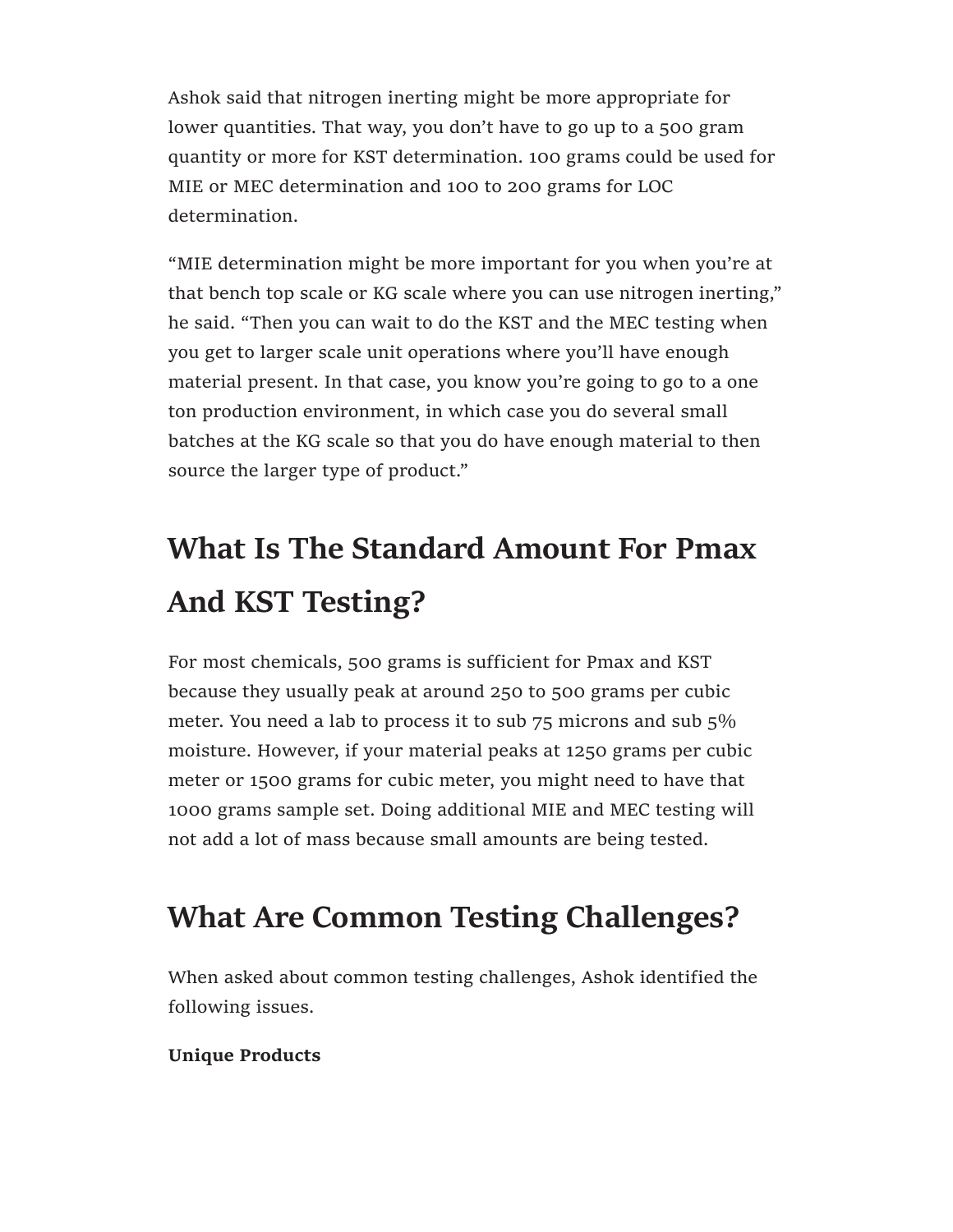Unique products can be an issue, as they can limit the amount of material available for testing.

"(For some clients), one gram is worth \$1,000," he explained. "That's how precious the material is. Maybe you don't necessarily do the whole host of testing: you just need to know whether you're compromising that explosion envelope that you want. So instead of doing the three full series in the 20-liter chamber, you do one series. Because you're not doing as many repeat tests, you reduce the material requirements that are necessary to obtain data, and the data is not as concrete as it would be. The margin of safety you need to add might be slightly higher. But there is that tradeoff."

#### Lack of Dialogue

Another challenge he identified was that people send samples to Fauske for testing and don't want to have a dialogue afterwards. "That's unfortunate because we could be more effective if we can sit down and discuss what you hope to gain out of the testing and why you want to do the test the way you want to do it."

#### Materials Toxicity

Some materials being tested can be hazardous for the personnel working with them. The pharmaceuticals might be life-saving drugs at the milligram level, but when they're being handled at the 10 to 30 gram level, they can be toxic.

"That's where communication comes in. When you're sending in a sample for testing, you really need to be totally upfront with the lab in terms of what kind of molecule they are dealing with. What kind of combustion products could be generated from this from this pharmaceutical ingredient? If an uncontrolled deflagration were to occur at your facility, what kind of toxic products could your fellow workers be exposed to in an accident scenario?"

#### Problems With Hybrid Mixtures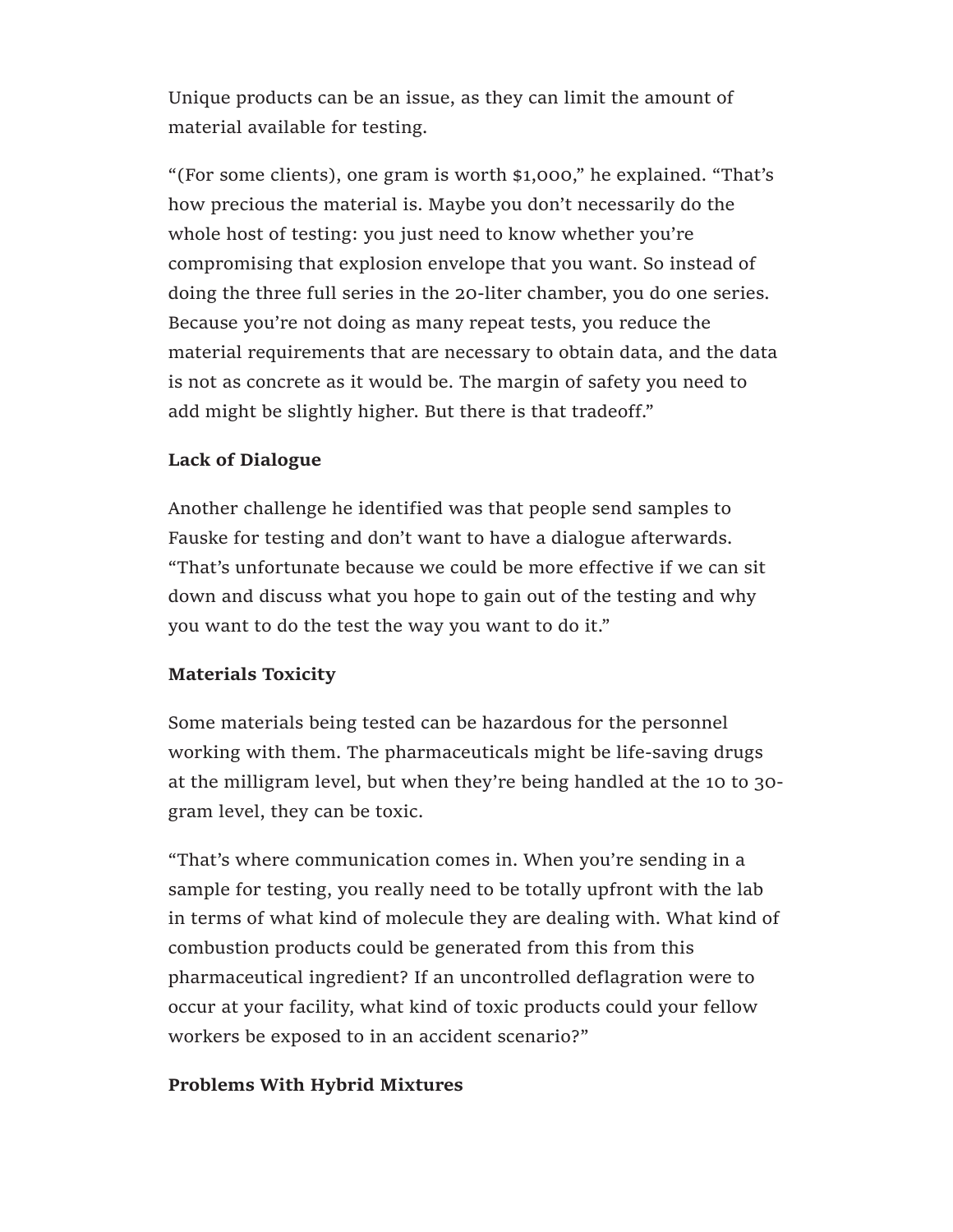Ashok said that he sees a higher percentage of hybrid mixture problems when solvents are being used. Certain solvent wet materials can be an issue and if they are not completely dried off afterward, the powder could have some light volatile materials associated with it.

"The other thing is this: exactly how much solvent is there if you just do a moisture analysis?" he said. Some of that could be moisture, some of that could be solvent. How much of it is truly solvent? That's a hard thing to determine. So, yeah. And that's probably one of the impediments that we see a lot of versus other industries that involve solvent wet material."

When testing those hybrid mixtures, Ashok said that during the reactor stage, he tries to simulate the level of solvent vapor that could be present during the actual upset scenario. Then he tries to replicate that solvent concentration within the test vessel at the time of testing.

"If that solvent concentration is high enough to be combustible, the flame dynamics of the solvent is what's going to govern the combustion hazard assessment, not necessarily the powder itself. So but we need to have that consideration in there."

# What Are The Recommended Ways Of Doing A DHA In An Engineering Review Of The Testing Process?

Ashok said that when you do a DHA in an engineering review of your process, you could end up with a degree of safety if you only partially inert, because when you go down to lower levels of oxygen, the initiating energy level goes up higher.

"So in other words, let's say if I have my MIE at 21%, oxygen might be 30 millijoules." he said. "But if my oxygen level were to drop down at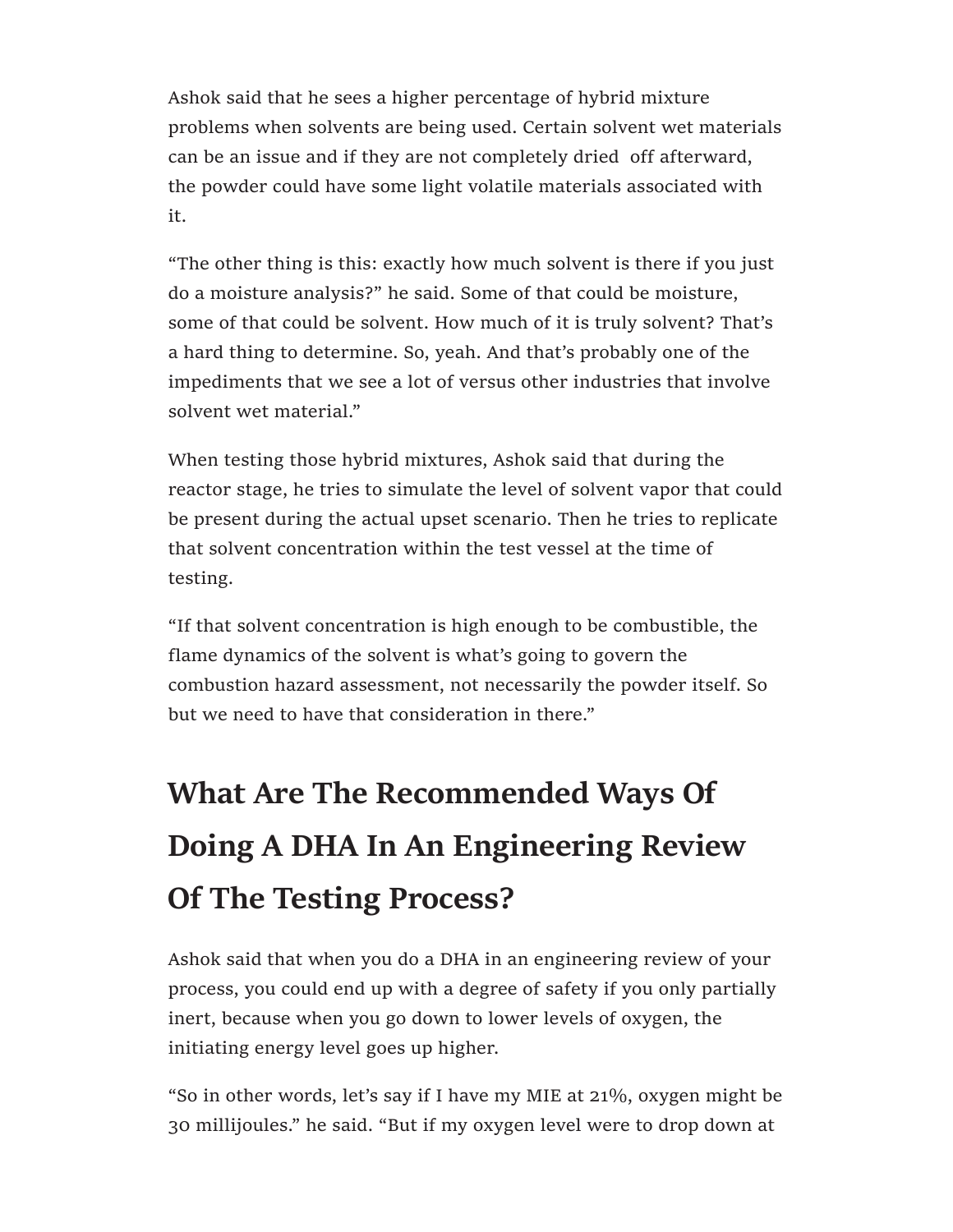14%, my MIE now be over a thousand millijoules, whereas the LOC of the material might be 8% oxygen. What that goes to tell us is that if (for example) I'm in a spray drying operation and the only thing I'm worried about is electrostatic hazards, perhaps my reaching the LOC level of 8% is not required. I do have a margin of safety with 14% oxygen because now all credible ignition sources are eliminated. MIEs are now greater than 1000 millijoules and my spray drying operation really won't generate static discharges greater than 300 millijoules."

DHAs need to be performed as per NFPA, but a DHA may highlight other solutions. The hazard analysis can provide those different performance-based options that might not be immediately apparent from the outside looking in.

## Conclusion

The pharmaceutical industry has several explosive risks during all stages of the development, scaling, and manufacturing processes. Understanding these risks via intensive testing and controlling them can improve safety when handling and processing explosive pharmaceutical substances.

If you would like to discuss further, leave your thoughts in the comments section below.

You can also reach Ashok Dastidar directly: Email: dust@fauske.com or dha@fauske.com LinkedIn: https://www.linkedin.com/in/ashok-dastidar-26aa1514/

If you have questions about the contents of this or any other podcast episode, you can go to our 'Questions from the Community' page and submit a text message or video recording. We will then bring someone on to answer these questions in a future episode.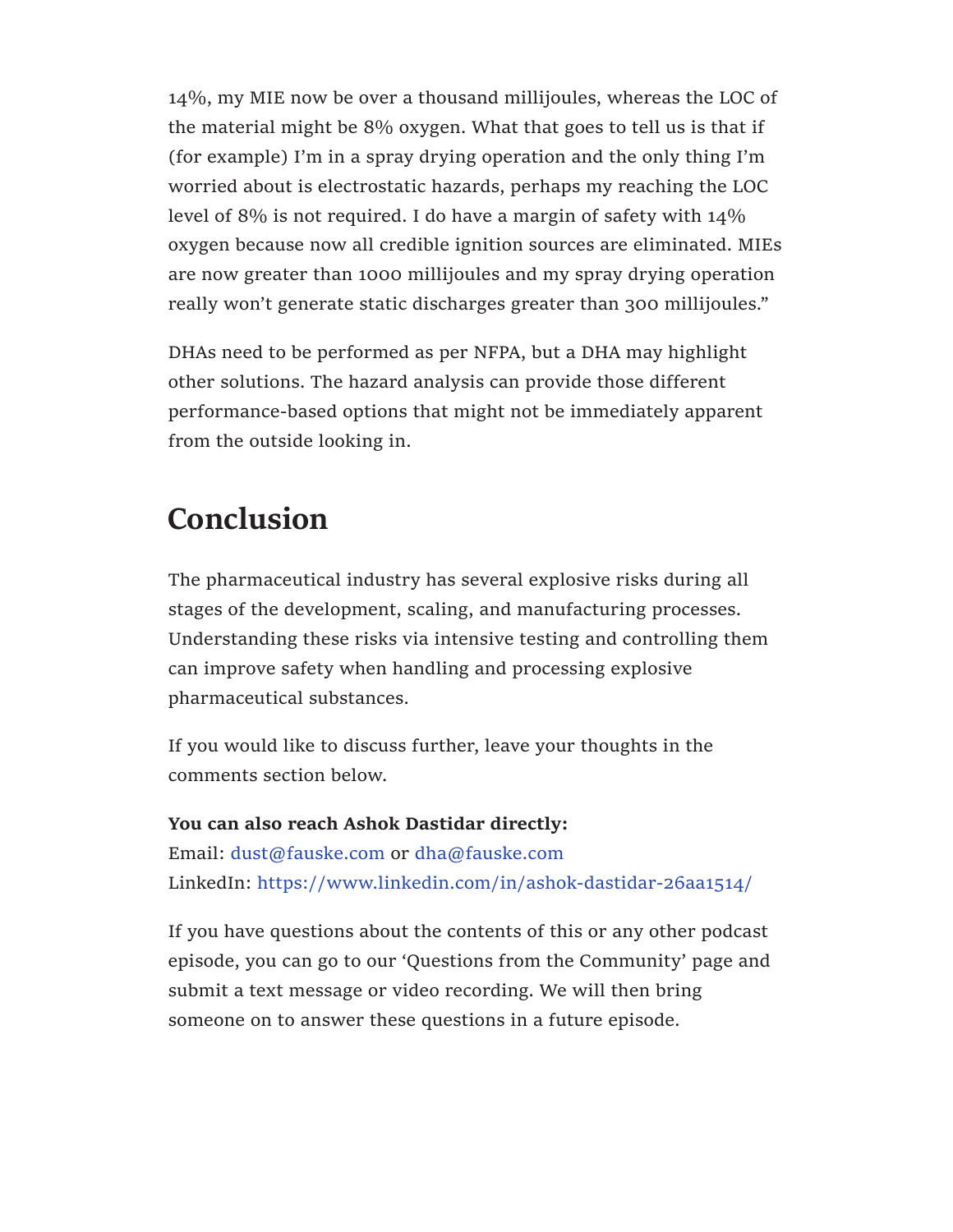## Resources Mentioned

### DustSafetyScience:

Combustible Dust Incident Database DustSafetyScience Podcast Questions from the Community

Companies: Fauske & Associates

Organizations: NFPA

Standards: ASTM E27

### Reports:

Seven Basics of Combustible Dust Sampling and Testing KST and Pmax Testing for Combustible Dust: Who or What Are They? How to Collect and Ship Combustible Dust Samples for Testing

### Incidents:

West Pharmaceutical Dust Explosion

### Previous Podcasts:

DSS007: Dust Hazard Analysis and Explosion Prevention with Dr. Ashok Dastidar